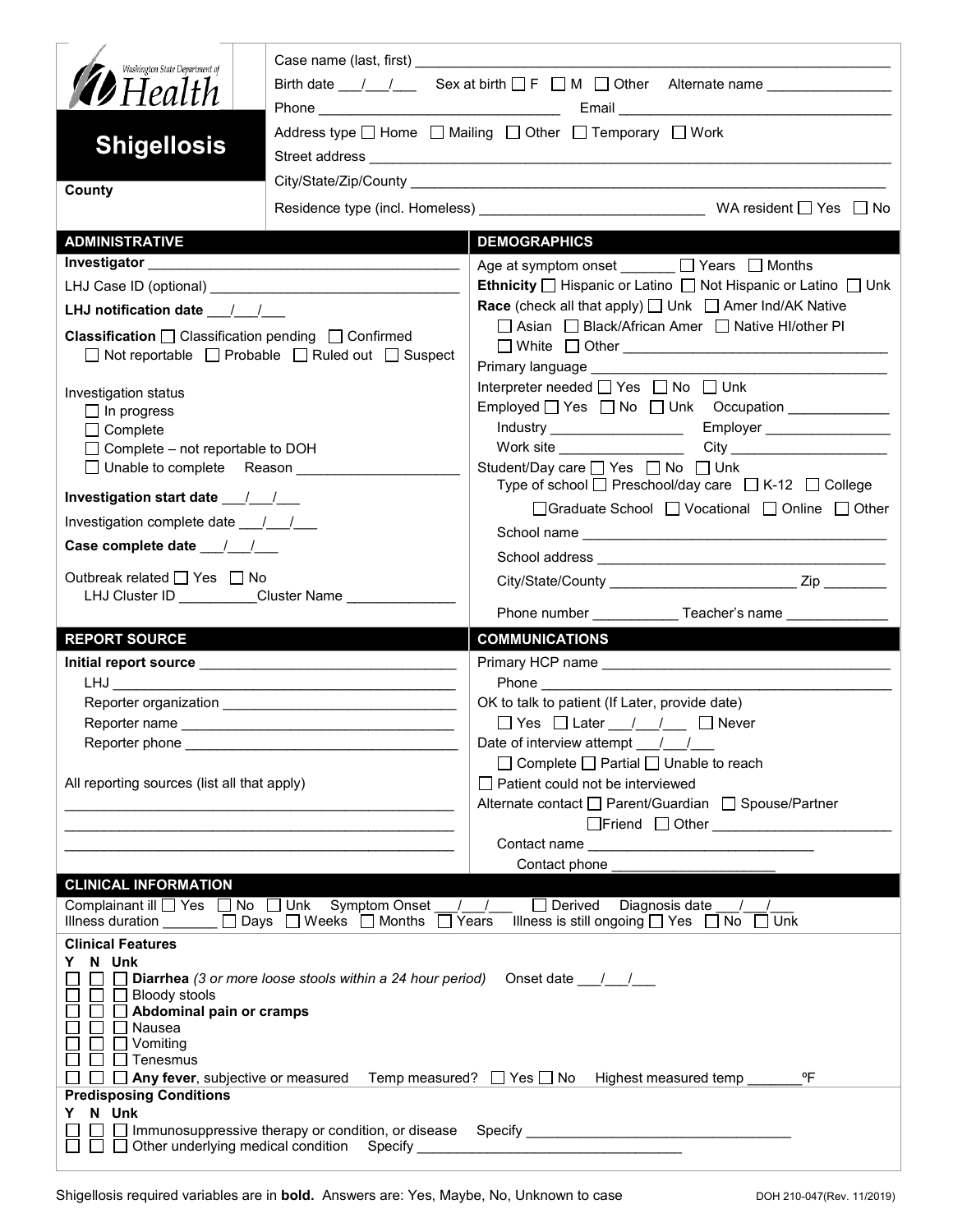| Case Name                                                                                                                                      | LHJ Case ID _                                                                                                                                                                       |               |                                                         |                                                                |  |
|------------------------------------------------------------------------------------------------------------------------------------------------|-------------------------------------------------------------------------------------------------------------------------------------------------------------------------------------|---------------|---------------------------------------------------------|----------------------------------------------------------------|--|
| <b>Hospitalization</b>                                                                                                                         |                                                                                                                                                                                     |               |                                                         |                                                                |  |
| Y N Unk                                                                                                                                        |                                                                                                                                                                                     |               |                                                         |                                                                |  |
|                                                                                                                                                | Hospital admission date <u>1/1/</u> Discharge 1/1/ HRN                                                                                                                              |               |                                                         |                                                                |  |
| N Unk<br>Y.<br>$\mathbf{L}$                                                                                                                    | Admitted to ICU Date admitted to ICU __/ __/ __ Date discharged from ICU __/ __/<br>Still hospitalized As of / /                                                                    |               |                                                         |                                                                |  |
| Y N Unk                                                                                                                                        |                                                                                                                                                                                     |               |                                                         |                                                                |  |
| $\Box$                                                                                                                                         | $\Box$ $\Box$ Died of this illness Death date / /                                                                                                                                   |               |                                                         | Please fill in the death date information on the Person Screen |  |
|                                                                                                                                                | RISK AND RESPONSE (Ask about exposures 1-7 days before symptom onset)                                                                                                               |               |                                                         |                                                                |  |
| <b>Travel</b>                                                                                                                                  |                                                                                                                                                                                     |               |                                                         |                                                                |  |
|                                                                                                                                                | Setting 1                                                                                                                                                                           |               | Setting 2                                               | Setting 3                                                      |  |
| Travel out of:                                                                                                                                 | County/City ___________________<br>$\mathbf{L}$                                                                                                                                     |               | County/City ____________________                        |                                                                |  |
|                                                                                                                                                |                                                                                                                                                                                     |               |                                                         |                                                                |  |
|                                                                                                                                                |                                                                                                                                                                                     |               |                                                         |                                                                |  |
| Destination name                                                                                                                               | Other                                                                                                                                                                               | Other         |                                                         | Other                                                          |  |
| Start and end dates                                                                                                                            | $\sqrt{2}$ to<br>$\left  \begin{array}{cc} \end{array} \right $                                                                                                                     | $\frac{1}{2}$ | to<br>$\sqrt{2}$<br>$\prime$                            | $\sqrt{2}$<br>to                                               |  |
| <b>Risk and Exposure Information</b>                                                                                                           |                                                                                                                                                                                     |               |                                                         |                                                                |  |
| N Unk<br>Y.                                                                                                                                    |                                                                                                                                                                                     |               |                                                         |                                                                |  |
|                                                                                                                                                | □ □ Is case a recent foreign arrival (e.g. immigrant, refugee, adoptee, visitor) Country ________________<br>$\Box$ Does the case know anyone else with similar symptoms or illness |               |                                                         |                                                                |  |
|                                                                                                                                                | Onset date, shared meals, relationship, etc. _________________                                                                                                                      |               |                                                         |                                                                |  |
|                                                                                                                                                | □ Contact with lab confirmed case                                                                                                                                                   |               |                                                         |                                                                |  |
| $\Box$<br>$\mathsf{L}$                                                                                                                         | Childcare/Day care                                                                                                                                                                  |               |                                                         |                                                                |  |
| $\Box$<br>l 1                                                                                                                                  | Household                                                                                                                                                                           |               |                                                         |                                                                |  |
| $\Box$<br>Sexual                                                                                                                               |                                                                                                                                                                                     |               |                                                         |                                                                |  |
| $\Box$<br>$\mathsf{L}$                                                                                                                         | Occupational                                                                                                                                                                        |               |                                                         |                                                                |  |
| $\square$ $\square$                                                                                                                            | <b>Other Community</b>                                                                                                                                                              |               |                                                         |                                                                |  |
|                                                                                                                                                | □ □ Attends child-care or preschool Location/details __________                                                                                                                     |               |                                                         |                                                                |  |
| $\Box$                                                                                                                                         | $\Box$ Contact with diapered or incontinent child or adult                                                                                                                          |               |                                                         |                                                                |  |
|                                                                                                                                                |                                                                                                                                                                                     |               |                                                         |                                                                |  |
|                                                                                                                                                | Food Exposure - Food exposure timeframe: 1-7 days prior to onset of illness                                                                                                         |               |                                                         |                                                                |  |
|                                                                                                                                                | Sources of food IN home - During exposure timeframe did you (your child) eat foods from:                                                                                            |               |                                                         |                                                                |  |
|                                                                                                                                                | $\Box$ (1) Grocery stores or supermarkets                                                                                                                                           |               |                                                         | $\Box$ (7) Small markets/mini markets (convenience stores,     |  |
|                                                                                                                                                | □ (2) Home delivery grocery services (CSA, grocery                                                                                                                                  |               | gas stations, etc)                                      |                                                                |  |
|                                                                                                                                                | delivery, Amazon Fresh, Peapod, etc)                                                                                                                                                |               | $\Box$ (8) Health food stores or co-ops                 |                                                                |  |
|                                                                                                                                                | $\Box$ (3) Fish or meat specialty shops (butcher shop, etc)                                                                                                                         |               |                                                         | □ (9) Ethnic specialty markets (Mexican, Asian, Indian)        |  |
|                                                                                                                                                | (4) Warehouse stores (Costco, Sam's Club, etc.)                                                                                                                                     |               |                                                         | $\Box$ (10) Farmers markets, roadside stands, open-air         |  |
|                                                                                                                                                |                                                                                                                                                                                     |               |                                                         |                                                                |  |
| $\Box$ (5) Meal delivery services (Blue Apron, Meals on Wheels,<br>markets, food purchased directly from a farm<br>Schwan's, NutriSystem, etc) |                                                                                                                                                                                     |               |                                                         |                                                                |  |
|                                                                                                                                                | (6) Live animal market, custom slaughter facility                                                                                                                                   |               |                                                         |                                                                |  |
| Type of                                                                                                                                        | <b>Business name</b>                                                                                                                                                                |               |                                                         | <b>Address/location</b>                                        |  |
| <b>Business</b><br>(enter number                                                                                                               |                                                                                                                                                                                     |               |                                                         |                                                                |  |
| next to choices                                                                                                                                |                                                                                                                                                                                     |               |                                                         |                                                                |  |
| above)                                                                                                                                         |                                                                                                                                                                                     |               |                                                         |                                                                |  |
|                                                                                                                                                |                                                                                                                                                                                     |               |                                                         |                                                                |  |
|                                                                                                                                                |                                                                                                                                                                                     |               |                                                         |                                                                |  |
|                                                                                                                                                |                                                                                                                                                                                     |               |                                                         |                                                                |  |
|                                                                                                                                                |                                                                                                                                                                                     |               |                                                         |                                                                |  |
|                                                                                                                                                |                                                                                                                                                                                     |               |                                                         |                                                                |  |
|                                                                                                                                                |                                                                                                                                                                                     |               |                                                         |                                                                |  |
|                                                                                                                                                |                                                                                                                                                                                     |               |                                                         |                                                                |  |
|                                                                                                                                                |                                                                                                                                                                                     |               |                                                         |                                                                |  |
|                                                                                                                                                | Sources of food outside home - During exposure timeframe did you (your child) eat foods from:                                                                                       |               |                                                         |                                                                |  |
| $\Box$ (1) Fast casual (Chipolte, Panera, etc)                                                                                                 |                                                                                                                                                                                     |               | □ (10) Chinese, Japanese, Vietnamese, other Asian-style |                                                                |  |
| (2) Fast food (McDonald's, Burger King, Wendy's)                                                                                               |                                                                                                                                                                                     |               | $\Box$ (11) All-you-can-eat buffet                      |                                                                |  |
| (3) Sandwich shop, deli                                                                                                                        |                                                                                                                                                                                     |               | $\Box$ (12) Breakfast, brunch, diner, or café           |                                                                |  |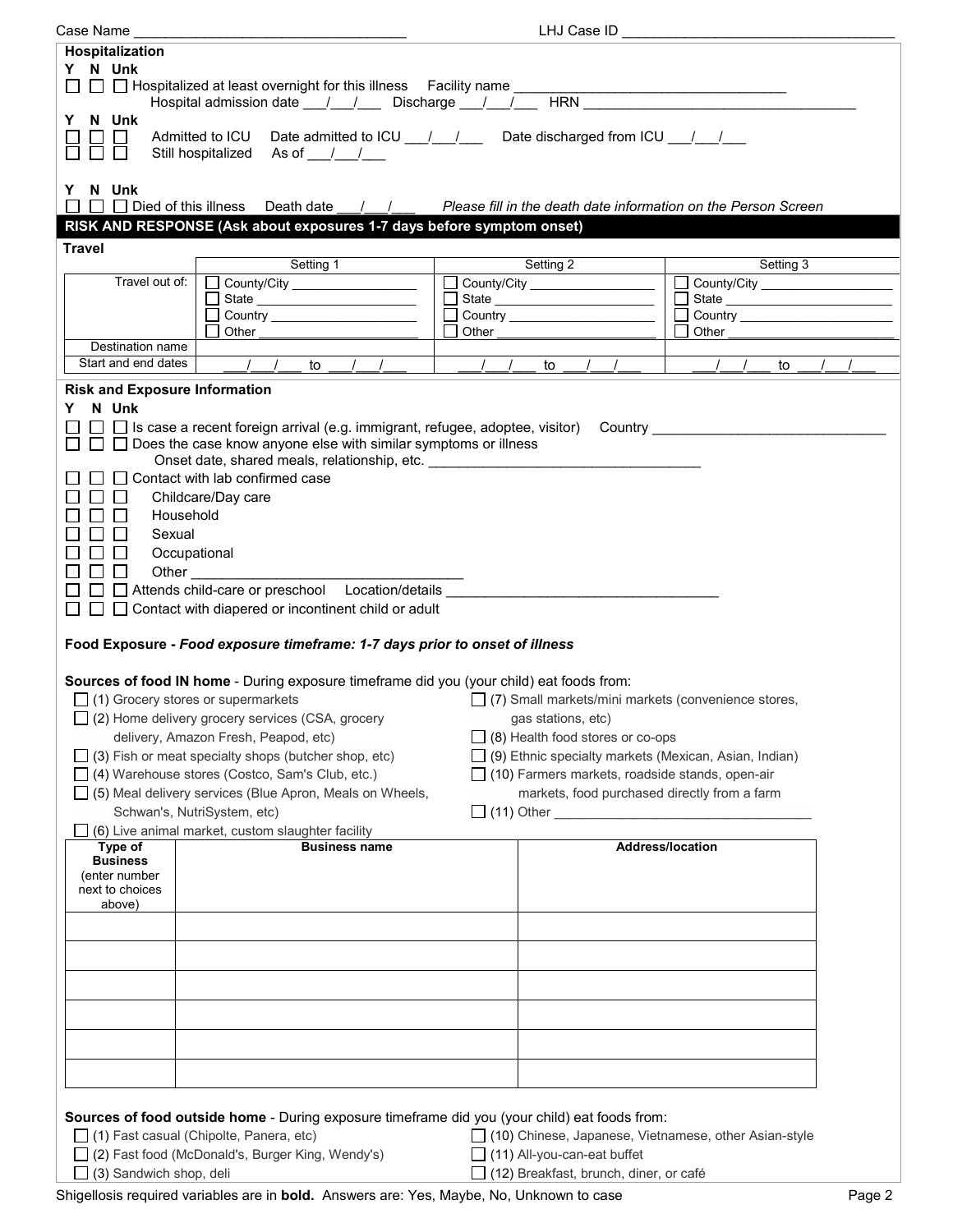| Case Name                                                                                                                                                                                                                                                                                                                                                                                                                                                                  |                                                                                                   |             |                                                   | LHJ Case ID                                                                                                 |                      |
|----------------------------------------------------------------------------------------------------------------------------------------------------------------------------------------------------------------------------------------------------------------------------------------------------------------------------------------------------------------------------------------------------------------------------------------------------------------------------|---------------------------------------------------------------------------------------------------|-------------|---------------------------------------------------|-------------------------------------------------------------------------------------------------------------|----------------------|
|                                                                                                                                                                                                                                                                                                                                                                                                                                                                            | (4) Jamaican, Cuban, or Caribbean                                                                 |             |                                                   | □ (13) Middle Eastern, Greek/Mediterranean, Arabic, Lebanese,                                               |                      |
|                                                                                                                                                                                                                                                                                                                                                                                                                                                                            | $\Box$ (5) Ready-to-eat prepared food from grocery or deli                                        |             | African                                           |                                                                                                             |                      |
|                                                                                                                                                                                                                                                                                                                                                                                                                                                                            | $\Box$ (6) An event where food was served (catered event, festival,<br>church, or community meal) |             |                                                   | $\Box$ (14) Any takeout from a restaurant<br>$\Box$ (15) Healthy restaurant (vegetarian, vegan, salad-based |                      |
|                                                                                                                                                                                                                                                                                                                                                                                                                                                                            | □ (7) Mexican, Salvadorian, other Hispanic/Latino-style                                           |             |                                                   | $\Box$ (16) Salad bar at a grocery store or restaurant                                                      |                      |
|                                                                                                                                                                                                                                                                                                                                                                                                                                                                            | $\Box$ (8) Food trucks, food stalls/stands                                                        |             |                                                   |                                                                                                             |                      |
|                                                                                                                                                                                                                                                                                                                                                                                                                                                                            | $\Box$ (9) School, hospital, senior center, or other institutional setting                        |             |                                                   |                                                                                                             |                      |
| Type of<br><b>Business</b>                                                                                                                                                                                                                                                                                                                                                                                                                                                 | Restaurant/venue name                                                                             | <b>Date</b> | Time of meal<br>(Breakfast, Brunch,               | Food ordered/eaten                                                                                          | Address/<br>location |
| (enter number                                                                                                                                                                                                                                                                                                                                                                                                                                                              |                                                                                                   |             | Lunch, Happy Hour,                                |                                                                                                             |                      |
| next to choices<br>above)                                                                                                                                                                                                                                                                                                                                                                                                                                                  |                                                                                                   |             | Dinner, Other)                                    |                                                                                                             |                      |
|                                                                                                                                                                                                                                                                                                                                                                                                                                                                            |                                                                                                   |             | $\Box$ Bfast $\Box$ Bru                           |                                                                                                             |                      |
|                                                                                                                                                                                                                                                                                                                                                                                                                                                                            |                                                                                                   |             | $\Box$ Lun $\Box$ HH $\Box$ Din<br>$\Box$ Other   |                                                                                                             |                      |
|                                                                                                                                                                                                                                                                                                                                                                                                                                                                            |                                                                                                   |             | $\Box$ Bfast $\Box$ Bru                           |                                                                                                             |                      |
|                                                                                                                                                                                                                                                                                                                                                                                                                                                                            |                                                                                                   |             | $\Box$ Lun $\Box$ HH $\Box$ Din<br>$\Box$ Other   |                                                                                                             |                      |
|                                                                                                                                                                                                                                                                                                                                                                                                                                                                            |                                                                                                   |             | $\Box$ Bfast $\Box$ Bru                           |                                                                                                             |                      |
|                                                                                                                                                                                                                                                                                                                                                                                                                                                                            |                                                                                                   |             | $\Box$ Lun $\Box$ HH $\Box$ Din<br>$\Box$ Other   |                                                                                                             |                      |
|                                                                                                                                                                                                                                                                                                                                                                                                                                                                            |                                                                                                   |             | $\Box$ Bfast $\Box$ Bru                           |                                                                                                             |                      |
|                                                                                                                                                                                                                                                                                                                                                                                                                                                                            |                                                                                                   |             | $\Box$ Lun $\Box$ HH $\Box$ Din<br>$\Box$ Other   |                                                                                                             |                      |
|                                                                                                                                                                                                                                                                                                                                                                                                                                                                            |                                                                                                   |             | $\Box$ Bfast $\Box$ Bru                           |                                                                                                             |                      |
|                                                                                                                                                                                                                                                                                                                                                                                                                                                                            |                                                                                                   |             | $\Box$ Lun $\Box$ HH $\Box$ Din<br>$\Box$ Other   |                                                                                                             |                      |
|                                                                                                                                                                                                                                                                                                                                                                                                                                                                            |                                                                                                   |             | $\Box$ Bfast $\Box$ Bru                           |                                                                                                             |                      |
|                                                                                                                                                                                                                                                                                                                                                                                                                                                                            |                                                                                                   |             | $\Box$ Lun $\Box$ HH $\Box$ Din<br>$\sqcup$ Other |                                                                                                             |                      |
|                                                                                                                                                                                                                                                                                                                                                                                                                                                                            |                                                                                                   |             | $\Box$ Bfast $\Box$ Bru                           |                                                                                                             |                      |
|                                                                                                                                                                                                                                                                                                                                                                                                                                                                            |                                                                                                   |             | $\Box$ Lun $\Box$ HH $\Box$ Din<br>$\Box$ Other   |                                                                                                             |                      |
| M N Unk<br>Y.<br>$\Box$<br>$\mathbb{R}^n$<br><b>Water Exposure</b><br>N Unk<br><b>Describe</b><br>Source of drinking water known<br>$\Box$<br>Individual well<br>Shared well<br>Other<br>Treatment □ Treated □ Untreated □ Unk<br>Type □ Lake □ River □ Pool/hot tub □ Wading pool □ Fountain □ Waterpark<br>□ Splash pad/water playground □ Other<br><b>Sexual Exposure</b><br>Y N Unk<br>$\Box$ $\Box$ Any type of sexual contact with others during the exposure period |                                                                                                   |             |                                                   |                                                                                                             |                      |
| Number of sexual partners during exposure period ______<br>Female<br>Male                                                                                                                                                                                                                                                                                                                                                                                                  |                                                                                                   |             |                                                   |                                                                                                             |                      |
| <b>Exposure and Transmission Summary</b><br>Y N Unk                                                                                                                                                                                                                                                                                                                                                                                                                        |                                                                                                   |             |                                                   |                                                                                                             |                      |
| $\Box$ Epi-linked to a confirmed or probable case                                                                                                                                                                                                                                                                                                                                                                                                                          |                                                                                                   |             |                                                   |                                                                                                             |                      |
| $\Box$ Outbreak related                                                                                                                                                                                                                                                                                                                                                                                                                                                    |                                                                                                   |             |                                                   |                                                                                                             |                      |
| Likely geographic region of exposure □ In Washington - county _____________ □ Other state __________<br>$\Box$ Unk<br>□ Not in US - country ______________                                                                                                                                                                                                                                                                                                                 |                                                                                                   |             |                                                   |                                                                                                             |                      |
| International travel related □ During entire exposure period □ During part of exposure period □ No international travel                                                                                                                                                                                                                                                                                                                                                    |                                                                                                   |             |                                                   |                                                                                                             |                      |
| Suspected exposure type □ Foodborne □ Waterborne □ Person to person □ Sexual □ Health care associated □ Unk                                                                                                                                                                                                                                                                                                                                                                |                                                                                                   |             |                                                   |                                                                                                             |                      |
|                                                                                                                                                                                                                                                                                                                                                                                                                                                                            |                                                                                                   |             |                                                   |                                                                                                             |                      |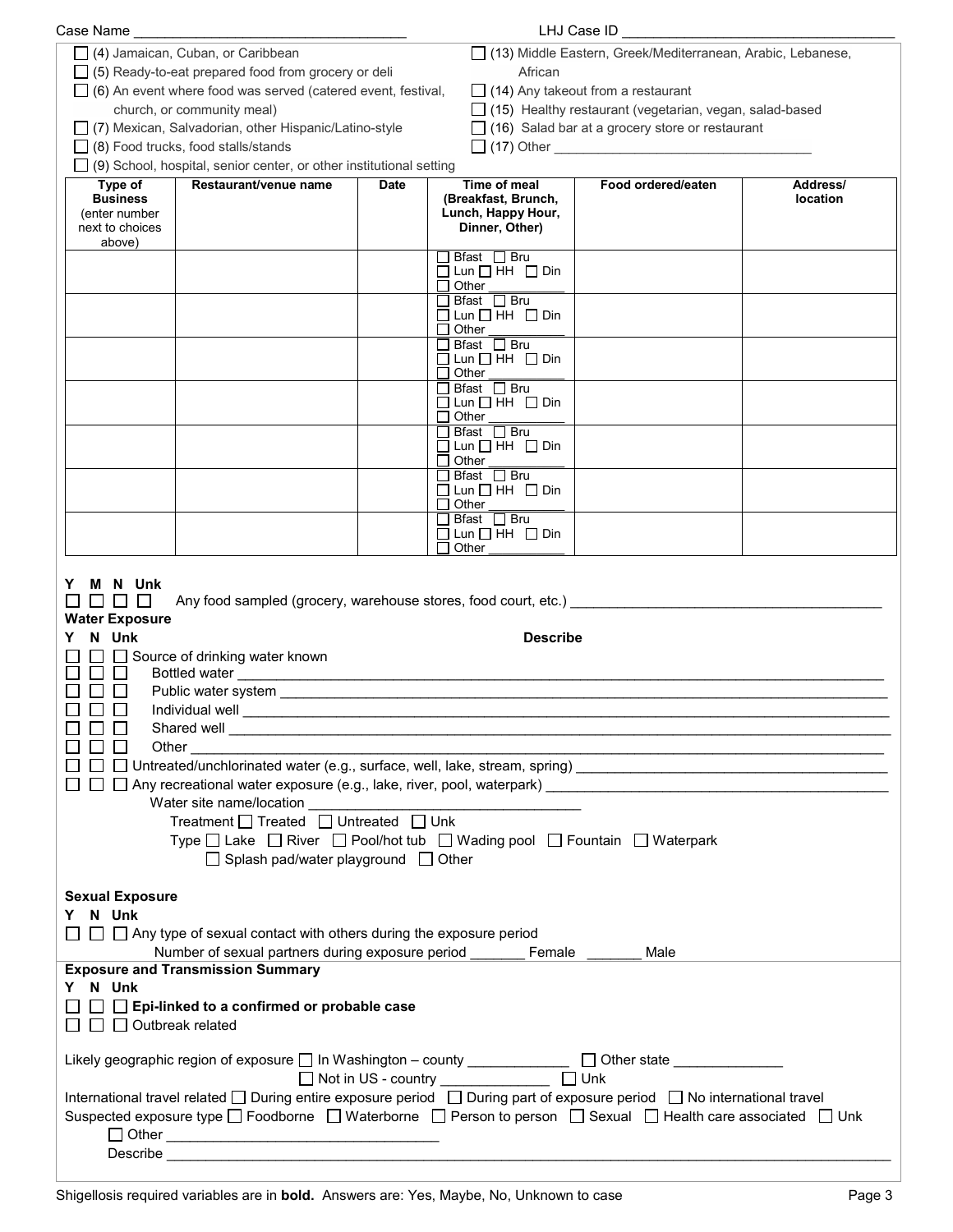| Case Name                                                                                                                                                                                                                                                                                                                                                                                                                                              | LHJ Case ID _                                                                                                                                                                                                                                                                                                                                                                                                                                  |
|--------------------------------------------------------------------------------------------------------------------------------------------------------------------------------------------------------------------------------------------------------------------------------------------------------------------------------------------------------------------------------------------------------------------------------------------------------|------------------------------------------------------------------------------------------------------------------------------------------------------------------------------------------------------------------------------------------------------------------------------------------------------------------------------------------------------------------------------------------------------------------------------------------------|
| <b>Exposure Summary</b>                                                                                                                                                                                                                                                                                                                                                                                                                                | Suspected exposure setting □ Daycare/Childcare □ School (not college) □ Doctor's office □ Hospital ward □ Hospital ER<br>□ Hospital outpatient facility □ Home □ Work □ College □ Military □ Correctional facility □ Place of worship<br>□ Laboratory □ Long term care facility □ Homeless/shelter □ International travel □ Out of state travel □ Transit<br>□ Social event □ Large public gathering □ Restaurant □ Hotel/motel/hostel □ Other |
|                                                                                                                                                                                                                                                                                                                                                                                                                                                        | Suspected transmission type (check all that apply) $\Box$ Foodborne $\Box$ Waterborne $\Box$ Person to person $\Box$ Sexual                                                                                                                                                                                                                                                                                                                    |
| Describe                                                                                                                                                                                                                                                                                                                                                                                                                                               | Suspected transmission setting (check all that apply) □ Daycare/Childcare □ School (not college) □ Doctor's office<br>□ Hospital ward □ Hospital ER □ Hospital outpatient facility □ Home □ Work □ College □ Military<br>□ Correctional facility □ Place of worship □ Laboratory □ Long term care facility □ Homeless/shelter<br>□ International Travel □ Out of state travel □ Transit □ Social event □ Large public gathering □ Restaurant   |
| <b>Public Health Issues</b>                                                                                                                                                                                                                                                                                                                                                                                                                            |                                                                                                                                                                                                                                                                                                                                                                                                                                                |
| N Unk<br>□ □ Household member or close contact in sensitive occupation or setting (HCW, childcare, food)<br>□ Follow-up of household members<br>□ Non-occupational food handling (e.g., potlucks, receptions) during contagious period<br>Employed as a food handler<br>$\Box$ Employed as a health care worker<br>□ Employed in or resident of long-term care facility<br>Employed in childcare or preschool<br>$\Box$ Attends childcare or preschool |                                                                                                                                                                                                                                                                                                                                                                                                                                                |
| <b>Public Health Interventions/Actions</b>                                                                                                                                                                                                                                                                                                                                                                                                             |                                                                                                                                                                                                                                                                                                                                                                                                                                                |
| Y N Unk<br>Hygiene education provided<br>$\Box$ $\Box$ Childcare inspection<br>Restaurant inspection Restaurant name/location<br>Work or childcare restriction for household member<br>Commercial product implicated<br>Water supply implicated<br>Testing of home/other water supply<br>Letter sent Date 1 1 1 Batch date 1 1<br>Any other public health action<br><b>TREATMENT</b>                                                                   | □ □ Exclude individuals in sensitive occupations or settings (HCW, food, childcare) until 2 negative stools<br>Case cleared □ 2 negative labs □ Health officer approved □ Other                                                                                                                                                                                                                                                                |
| Y N Unk                                                                                                                                                                                                                                                                                                                                                                                                                                                |                                                                                                                                                                                                                                                                                                                                                                                                                                                |
| $\Box$ $\Box$<br>$\Box$ Did patient receive prophylaxis/treatment<br>Specify medication                                                                                                                                                                                                                                                                                                                                                                |                                                                                                                                                                                                                                                                                                                                                                                                                                                |
| Number of days actually taken                                                                                                                                                                                                                                                                                                                                                                                                                          |                                                                                                                                                                                                                                                                                                                                                                                                                                                |
| <b>NOTES</b>                                                                                                                                                                                                                                                                                                                                                                                                                                           |                                                                                                                                                                                                                                                                                                                                                                                                                                                |
| <b>LAB RESULTS</b>                                                                                                                                                                                                                                                                                                                                                                                                                                     |                                                                                                                                                                                                                                                                                                                                                                                                                                                |
| Lab report information<br>Lab report reviewed - LHJ $\Box$<br>WDRS user-entered lab report note                                                                                                                                                                                                                                                                                                                                                        | Submitter<br>Performing lab for entire report<br>Referring lab entitled and the control of the control of the control of the control of the control of the control of the control of the control of the control of the control of the control of the control of the control of                                                                                                                                                                 |
| Specimen                                                                                                                                                                                                                                                                                                                                                                                                                                               |                                                                                                                                                                                                                                                                                                                                                                                                                                                |
| Specimen identifier/accession number<br>Specimen received date<br>Specimen collection date<br>$\frac{1}{2}$                                                                                                                                                                                                                                                                                                                                            |                                                                                                                                                                                                                                                                                                                                                                                                                                                |

Shigellosis required variables are in **bold.** Answers are: Yes, Maybe, No, Unknown to case Page 4